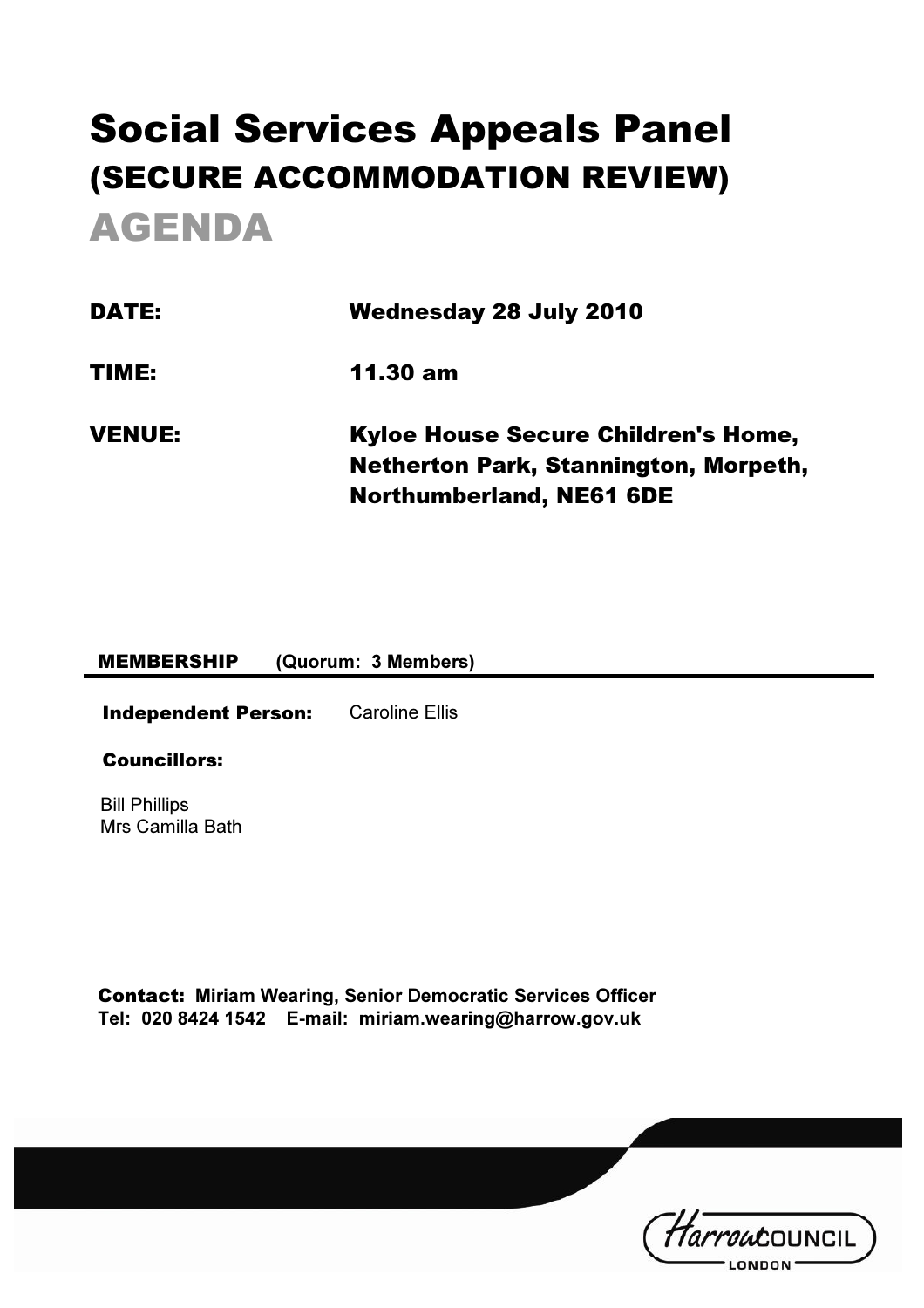### AGENDA - PART I

#### 1. APPOINTMENT OF CHAIRMAN

 To note that the Independent Member, Caroline Ellis, will serve as Chairman of the Panel for this meeting.

#### 2. TERMS OF REFERENCE

To note the terms of reference as set out below:

"To review in accordance with the Children (Secure Accommodation) Regulations 1991 the Keeping of Children in Secure Accommodation."

#### 3. MINUTES

[Note: Social Services Appeals Panel minutes are approved following each meeting by the Members serving on that particular occasion and signed as a correct record by the Chairman for that meeting.

Reasons: The Social Services Appeals Panel is constituted from a pooled membership with an Independent Person as Chairman. Consequently, a subsequent Panel meeting is likely to comprise a different Chairman and Members who took no part in the previous meeting's proceedings. The process referred to at provides appropriate approval scrutiny.

#### 4. GUIDANCE NOTES (Pages 1 - 2)

To note the enclosed guidance notes which set out the nature of the Panel.

#### 5. EXCLUSION OF THE PRESS AND PUBLIC

 To resolve that the press and public be excluded from the meeting for the following item of business, on the grounds that it involves the likely disclosure of confidential information in breach of an obligation of confidence, or of exempt information as defined in Part I of Schedule 12A to the Local Government Act 1972:

| <b>Agenda</b><br>Item No | <u>Title</u>          | Description of Exempt Information                                                                                |
|--------------------------|-----------------------|------------------------------------------------------------------------------------------------------------------|
| 6.                       | Secure Accommodation. | The Keeping of a Child in Information under paragraph 1<br>(contains information relating to any<br>individual). |